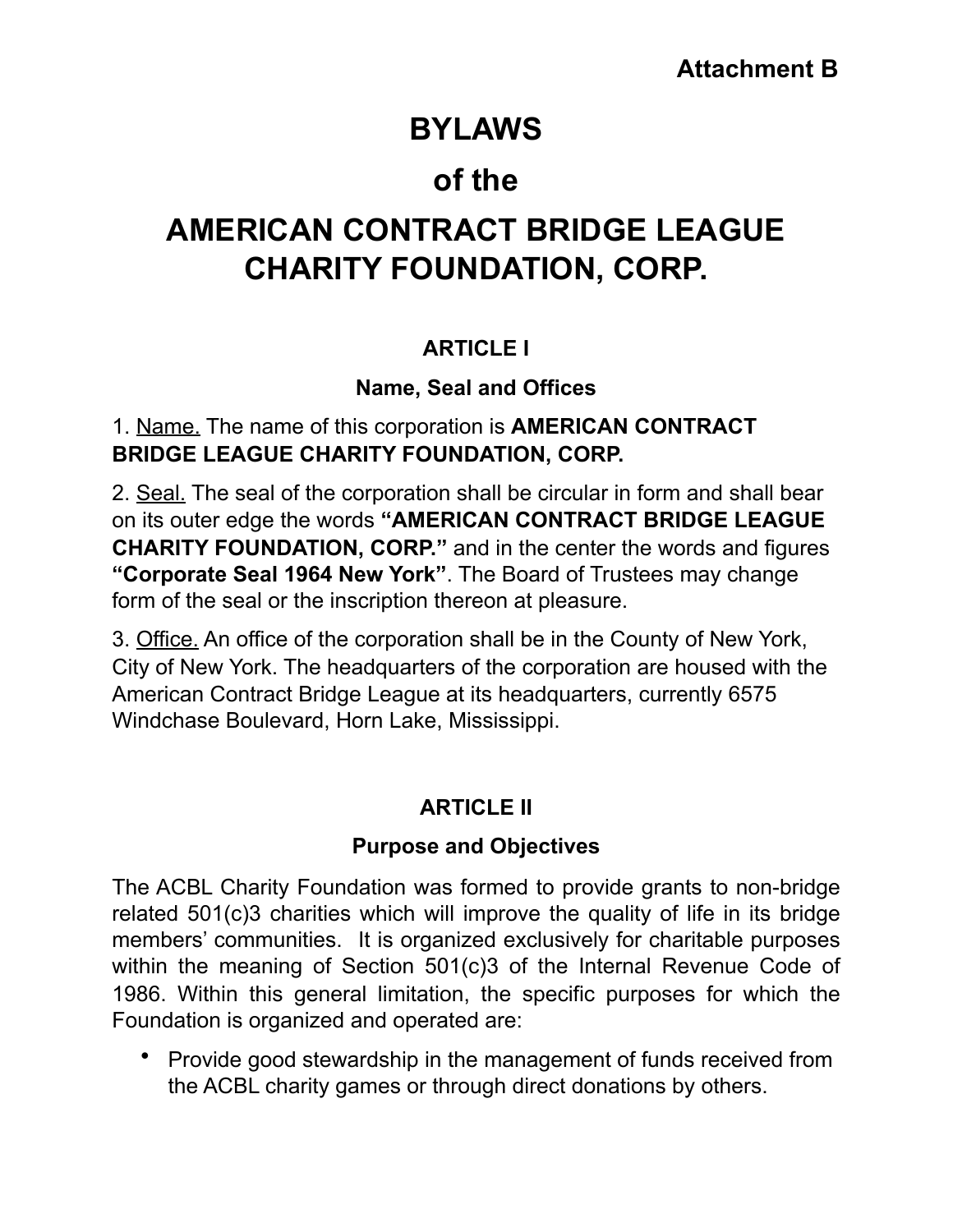- Issue grants to all American Contract Bridge League (ACBL) Districts or Regions to support non-bridge related 501(c)3 charitable organizations in each District or Region on a rotating basis.
- Provide a grant contribution to a qualified charity selected by the local tournament committee at each North American Bridge Championship (NABC).
- Evaluate and issue grants to some charities who formally apply for grants from the ACBL Charity Foundation.
- Evaluate and issue grants requested by ACBL members to some charities outside of the ACBL boundaries.
- Assess the needs of any community within an ACBL's District or Region after a natural disaster and consider issuing a grant to the appropriate charity.
- Enable each member of the ACBL Board of Directors and each ACBL Charity Foundation Trustee to distribute a set dollar amount to a charity of their choice each year.

### **ARTICLE III**

## **Members and Meetings**

1. Membership. There shall be two classes of members in the corporation, members and auxiliary members. All references to members in these Bylaws shall be deemed to include auxiliary members.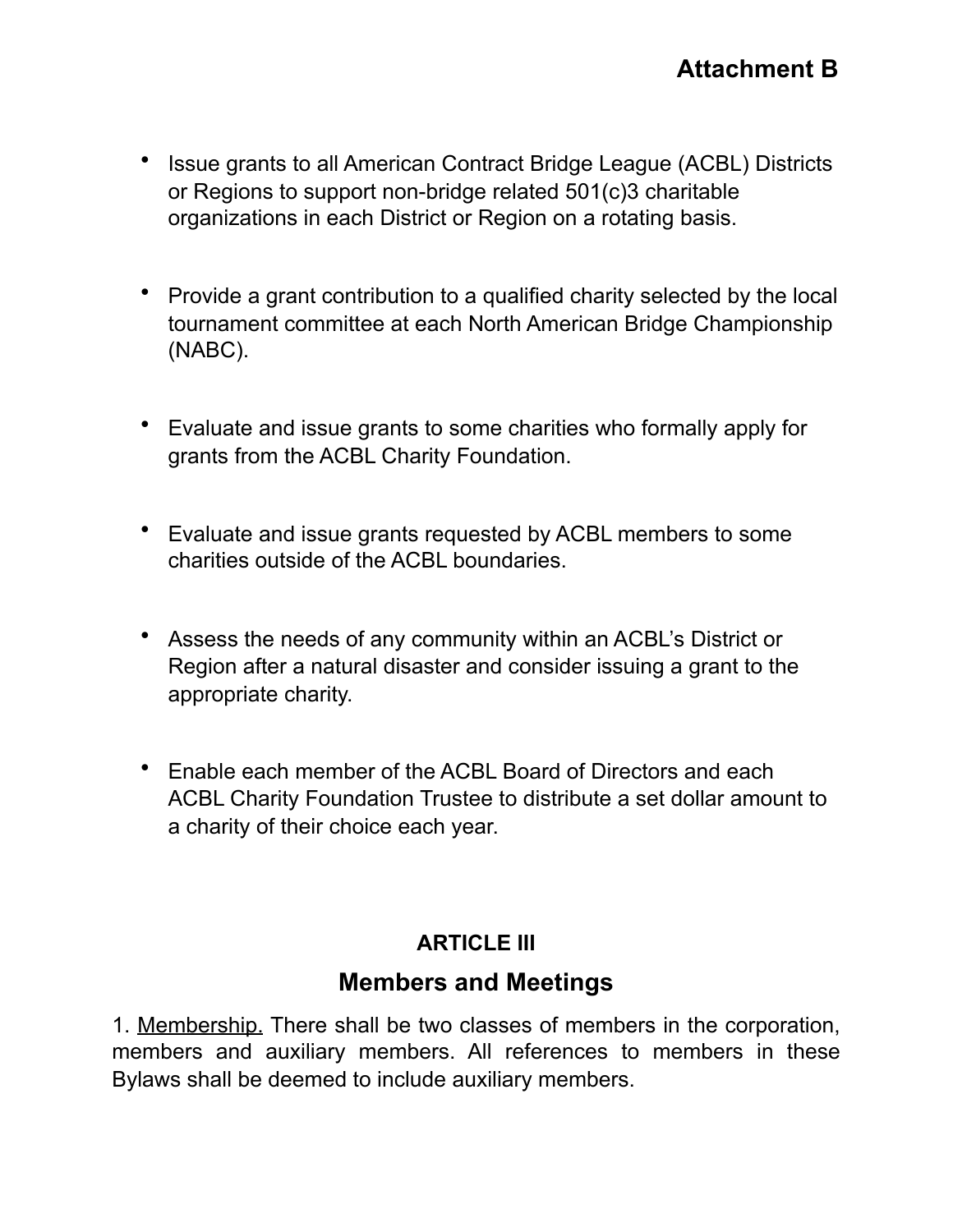(a) The members of the corporation shall consist of the persons signing the certificate of incorporation and such other person or persons as the members may elect, by a vote of a majority of all of the members of the corporation present at any annual or special meeting of the members.

(b) Auxiliary members shall consist of the members of the Board of Directors of the **AMERICAN CONTRACT BRIDGE LEAGUE**. Each such director shall automatically be elected to membership upon certification by the American Contract Bridge League of his election as such director. His membership shall automatically cease upon the expiration of his term of office as such director and the certification by the American Contract Bridge League of the election of a new director. Auxiliary members shall have all the powers and privileges of members.

2. Rights of Members. The right of a member to vote and all his rights, title and interest in or to the corporation shall cease on the termination of his membership. No member shall be entitled to share in the distribution of the corporate assets upon the dissolution of the corporation.

3. Resignation of Members. Any member may resign from the corporation by delivering a written resignation to the president or secretary of the corporation.

4. Annual Meeting. The annual meeting of the members of the corporation shall be held at such time and place as the members shall determine in each year, if not a legal holiday, and if a legal holiday, then on a next succeeding day not a legal holiday, for the purpose of electing Trustees, appointing two inspectors of election and for the transaction of such other business as may properly come before the meeting. The annual meeting shall be held in conjunction with the Fall North American Bridge Championships.

5. Notice of Annual Meetings. Notice of the time, place and purpose or purposes of the annual meeting shall be served, if personally or by email first class mail, not less than ten nor more than fifty days before the meeting upon each person who appears upon the books of the corporation as a member and, if mailed, such notice shall be directed to the member at his address as it appears on the books of the corporation, unless he shall have filed with the secretary of the corporation a written request that notices intended for him be mailed to some other address, in which case it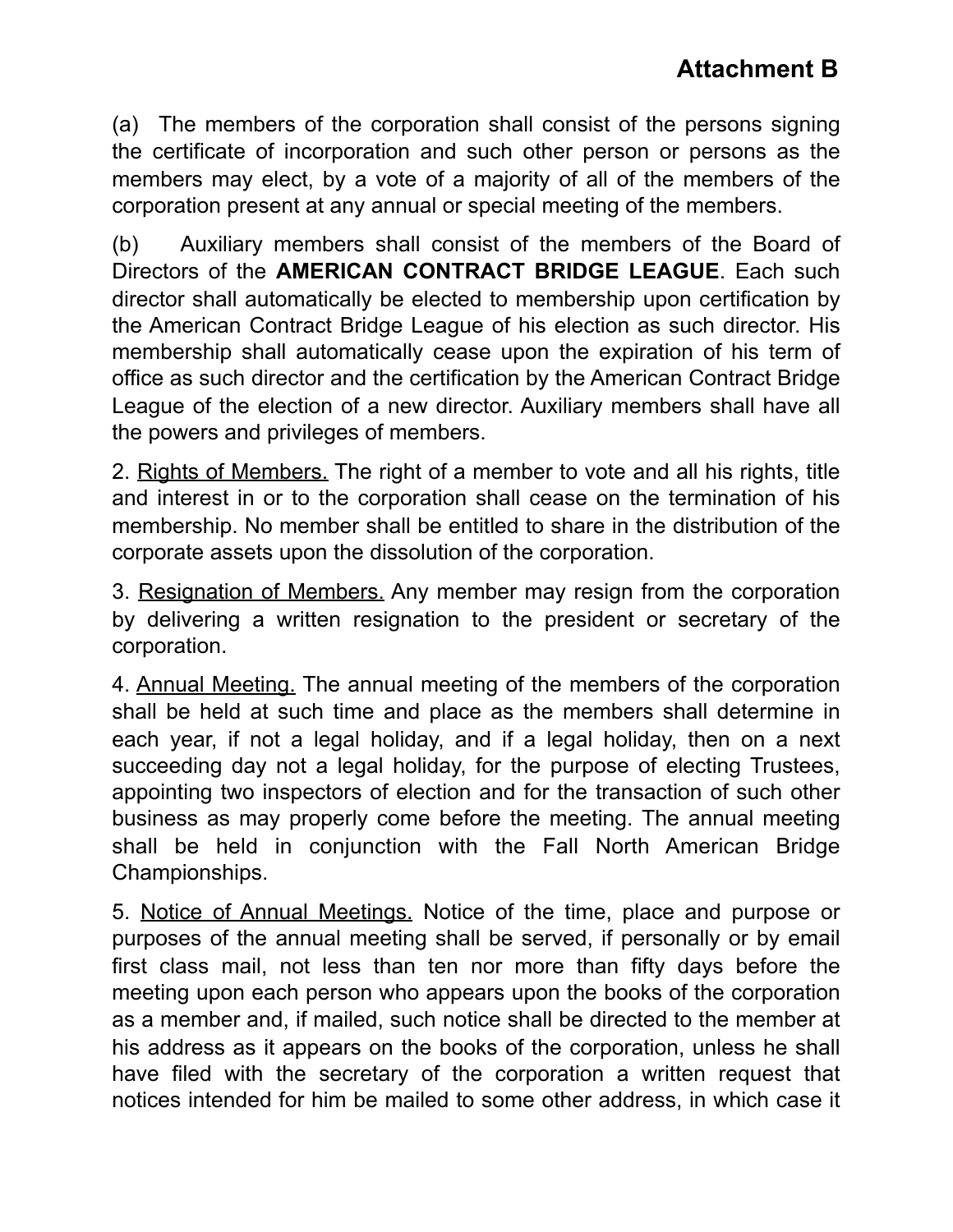shall be mailed to the address designated in such request. If mailed by any other class than first class mail, the notice shall be sent not less than thirty nor more than sixty days before the meeting.

6. Special Meetings. Special meetings of the members, other than those regulated by statute, may be called by the President and must be called by the president or secretary on receipt of the written request of ten per cent of the members of the corporation. The call for the special meeting must include the date and month of the meeting, which shall be not less than two nor more than three months after the written demand. If possible, any special meeting shall be held at a North American Bridge Championship. If this is not possible, special meetings shall be held at the headquarters of the American Contract Bridge League.

7. Notice of Special Meetings. Notice of a special meeting stating the time, place and purpose or purposes thereof shall be served personally or by mail upon each member residing within the United States, not less than ten nor more than fifty days before such meeting and, if mailed, such notice shall be directed to each member at his address as it appears on the books or records of the corporation, unless he shall have filed with the secretary of the corporation a written request that notices intended for him shall be mailed to some other address, in which case it shall be mailed to the address designated in such request. If mailed by any other class than first class mail, the notice shall be sent not less than thirty nor more than sixty days before the meeting.

8. Quorum. At any meeting of members of the corporation the presence of half of the members in person or by video conferencing or two-thirds in person or by video conferencing and by proxy shall be necessary to constitute a quorum for all purposes except as otherwise provided by law, and the act of a majority of the members present at any meeting at which there is a quorum shall be the act of the full membership except as may be otherwise specifically provided by statute or by these Bylaws. In the absence of a quorum or when a quorum is present, a meeting may be adjourned from time to time by vote of a majority of the members present in person or by proxy, without notice other than by announcement at the meeting and without further notice to any absent member.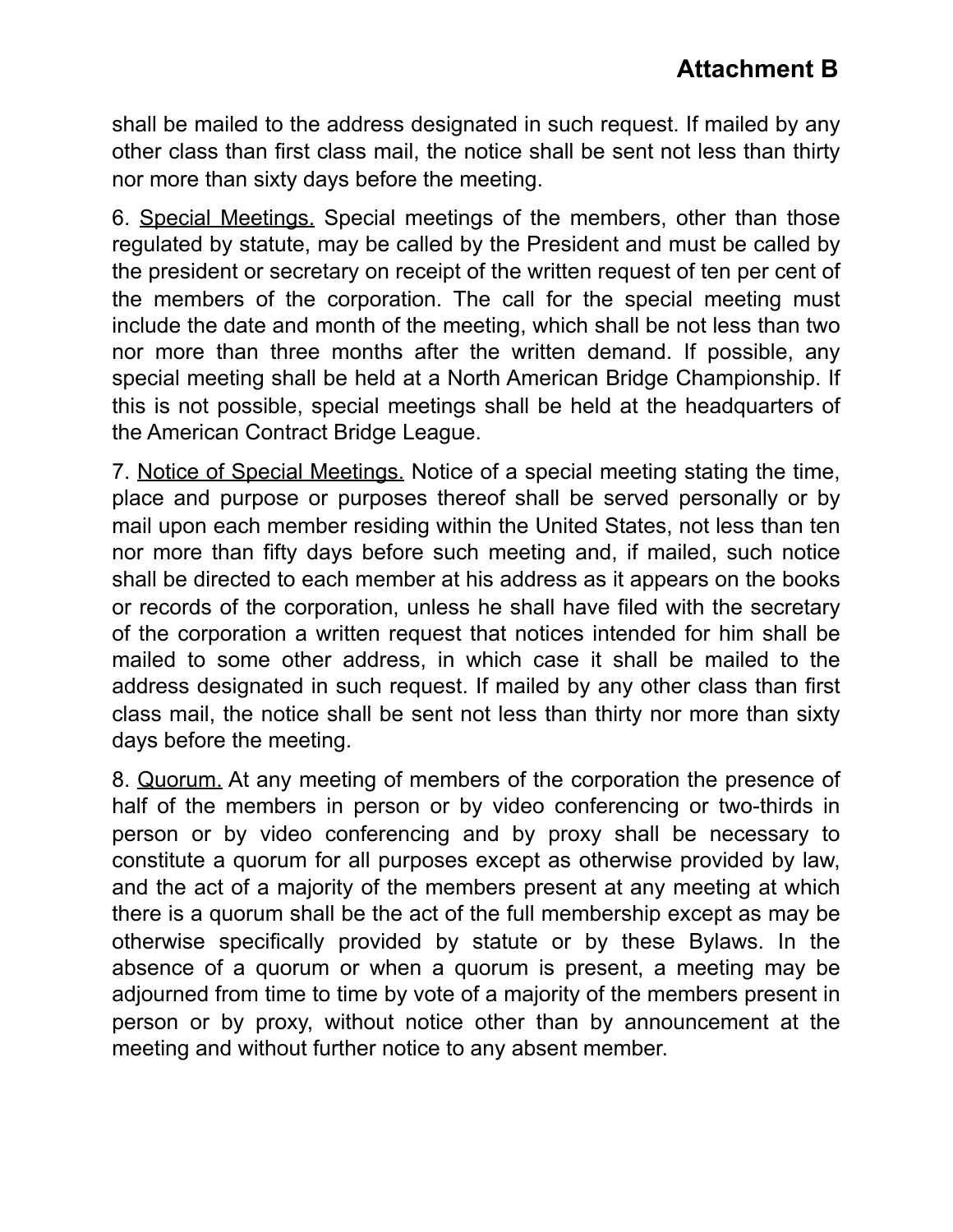9. Voting. At every meeting of members each member shall be entitled to vote in person, by video conferencing or by proxy duly appointed by instrument in writing which is subscribed by such member and which bears a date not more than eleven months prior to such meeting, unless such instrument provides for a longer period. Each member of the corporation shall be entitled to one vote. The vote for Trustees and the vote upon any question before the meeting shall be by ballot upon the demand of any members. If members attend by video conferencing, the inspectors of election will add their votes to the total number of votes received in person. All elections shall be had and all questions decided by a majority vote of the persons present in person, by video conferencing or by proxy. Trustees shall be elected annually.

10. Waiver of Notice. Whenever, under the provisions of any law or under the provisions of the certificate of incorporation or Bylaws of this corporation, the corporation or the Board of Trustees or any committee thereof is authorized to take any action, after notice to the members of the corporation or after the lapse of a prescribed period of time, such action may be taken without notice and without the lapse of any period of time if, at any time before or after such action be completed, such requirements be waived in writing by the person or persons entitled to such notice or entitled to participate in the action to be taken or by his attorney thereunto authorized.

11. Inspectors of Election. The members may at each annual meeting elect or appoint two persons (who need not be members) to serve until and including the next meeting as inspectors of election, and if any inspector shall refuse to serve or shall not be present, the meeting may appoint an inspector in his place.

12. Removal of Members, Trustees, or Officers. Any member, Trustee, or officer may be removed from membership or from office by the affirmative vote of two-thirds of the full membership, registered either in person, by video conferencing or by proxy, at any regular or special meeting called for that purpose, for conduct detrimental to the interests of the corporation, for lack of sympathy with its objectives or for refusal or inability to render reasonable assistance in carrying out its purposes. Any such member, officer, or Trustee proposed to be removed shall be entitled to at least fifteen days-notice in writing by mail of the meeting at which such removal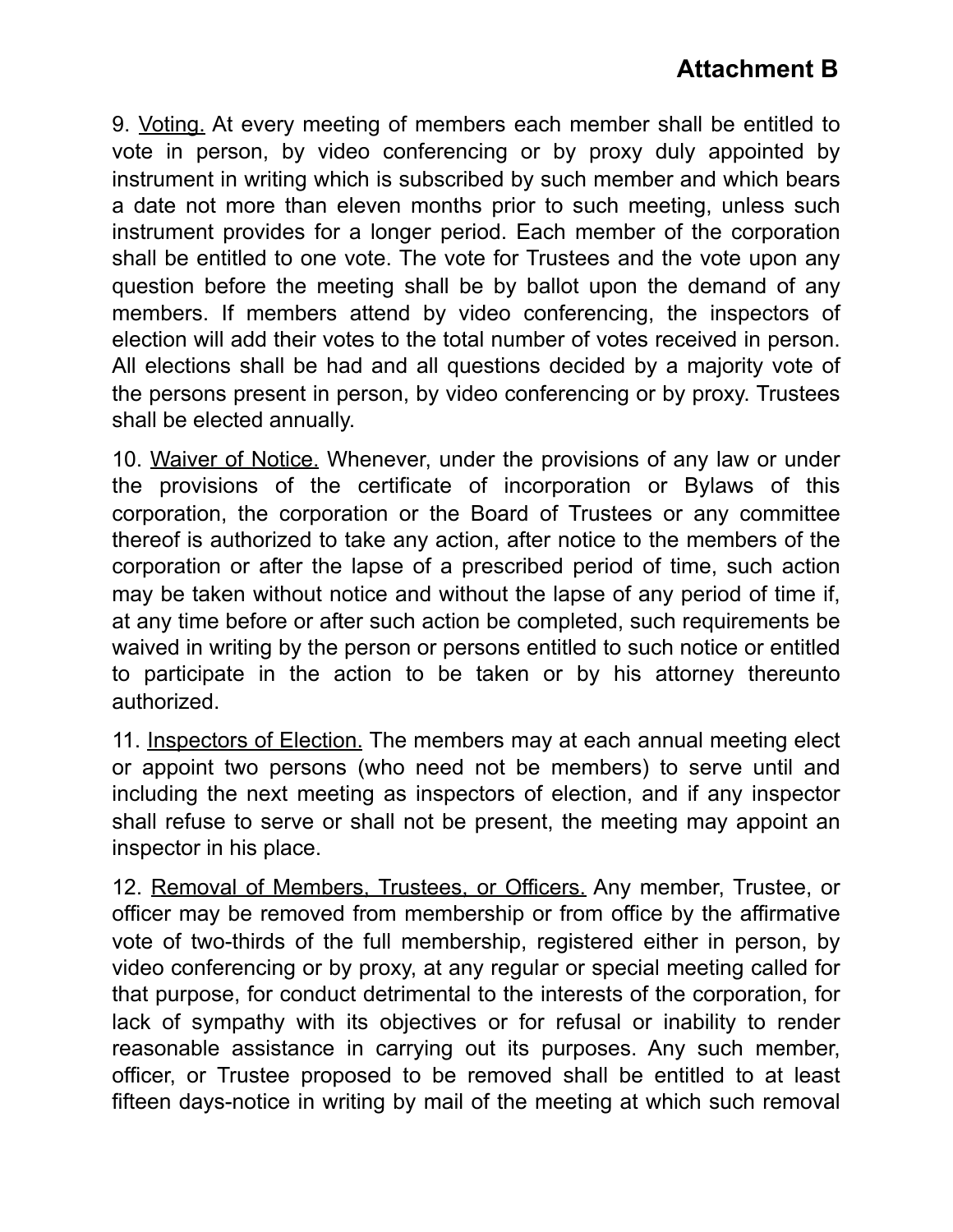is to be voted upon and shall be entitled to appear before and be heard at such meeting in person or by video conferencing.

13. Compensation and Expenses. Members shall not receive any stated salary for their services as such, but by resolution of the members, a reasonable sum for expenses of attendance may be allowed for attendance at each regular or special meeting. The Board of Trustees shall have power in its discretion to contact for and to pay persons, including members rendering unusual or special services to the corporation, special compensation appropriate to the value of such services.

#### **ARTICLE IV**

#### **Trustees**

#### 1. Election.

(a) The business and property of the corporation shall be managed and controlled by a Board of Trustees elected by the members. Trustees shall be elected for four-year terms, except that any Trustee who is elected for the first time to increase the number of Trustees shall initially be elected for a three-year term. One Trustee shall be elected each year, except that at the first election following enactment of this amendment, upon termination of the term of the Trustee who is the incumbent Chairman of the Board of Directors of the American Contract Bridge League, and who is serving for one year, and each four years thereafter, two Trustees shall be elected. The term of each Trustee shall continue until a successor is duly elected and qualifies. At all times the Board of Trustees shall include at least one member of the Board of Directors of the **AMERICAN CONTRACT BRIDGE LEAGUE**.

(b) A Trustee elected for two consecutive four-year terms, or who shall be elected for the first time for a three-year term and for a second four-year term, shall not thereafter be eligible for re-election until one year after the expiration of his second term; or shall any Trustee who has served for seven consecutive years be eligible for re-election until one year after the expiration of his second term. The Trustees need not be members of the corporation, but must be members of the American Contract Bridge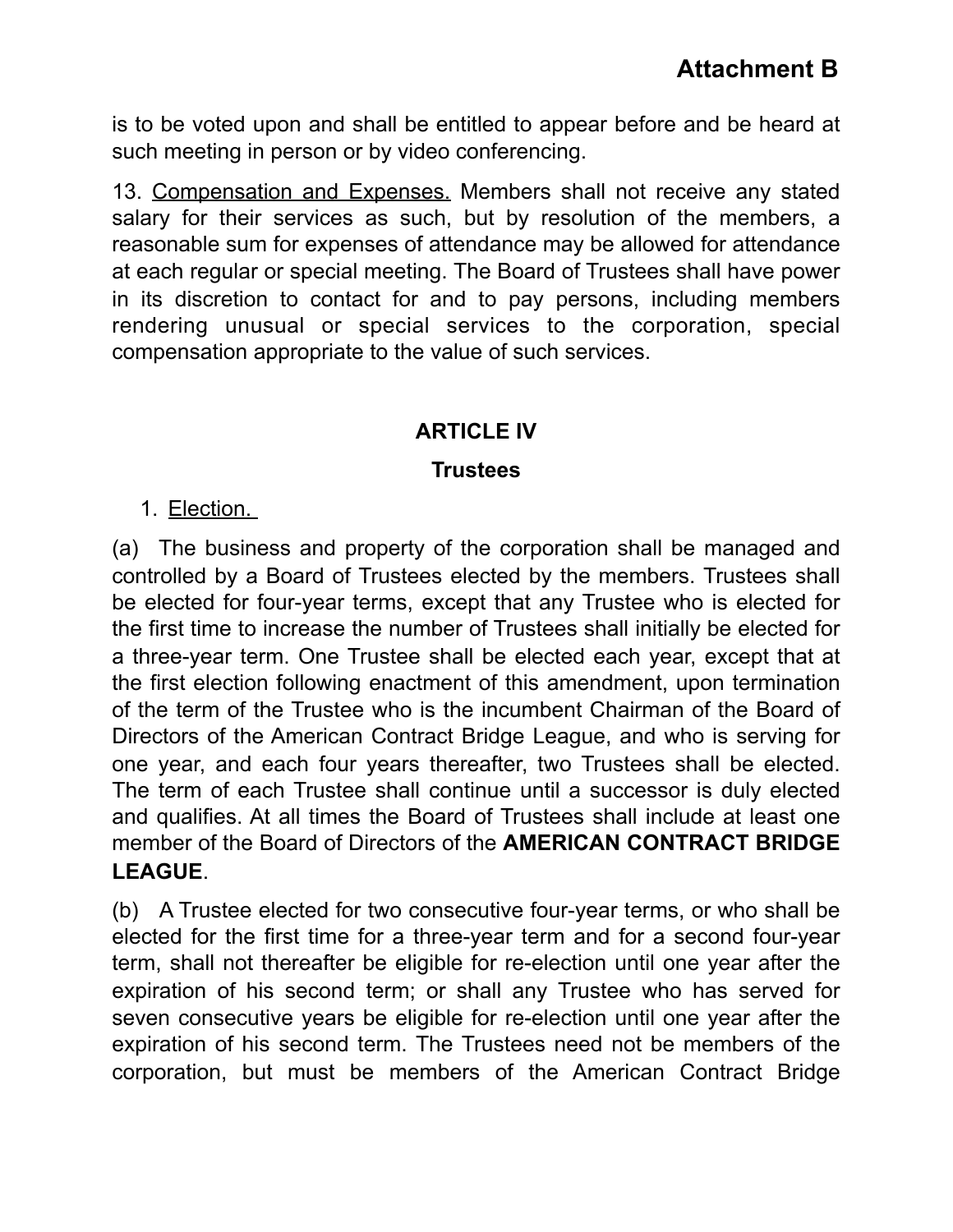League, and shall be chosen by ballot by a majority of the votes of the members voting either in person, by video conferencing or by proxy.

2. Number. The number of Trustees of the corporation shall be five, but such number, within the limits fixed by the certificate of incorporation of the corporation, may be increased or decreased by amendment to these Bylaws in the manner set forth in Article XII hereof. When the number of Trustees is so decreased by amendment, each Trustee in office shall serve until his term expires or until his resignation or removal as herein provided.

#### 3. Resignation.

(a) A Trustee may resign at any time by giving written notice of such resignation to the Board of Trustees.

(b) A Trustee who fails to attend two consecutive meetings shall be deemed to have resigned as though he had given written notice, except if his failure to attend was for good cause, as determined by the Board of Trustees.

4. Vacancies. Any vacancy in the Board of Trustees occurring during the year, including a vacancy created by an increase in the Board of Trustees, may be filled until the next election by the Trustees then serving, although less than a quorum, by affirmative vote of the majority thereof. Any Trustee so elected by the Board of Trustees shall hold office until the succeeding meeting of the members of the corporation or until the election and qualification of his successor for the unexpired portion of the term.

5. Annual Meetings. Immediately after each annual election, the newly elected Trustees may meet forthwith for the purpose of organization, the election of officers and the transaction of other business, and if a quorum of the Trustees be then present, no prior notice of such meeting shall be required to be given. The place and time of such first meeting may be called by the president or vice-president or a majority of the Trustees.

6. Special Meetings. Special meetings of the Board of Trustees may be called by the president or vice president and must be called by either of them on the written request of any two members of the board.

7. Notice of Meetings. Notice of all Trustees' meetings, except as herein otherwise provided, shall be given by mailing the same at least ten days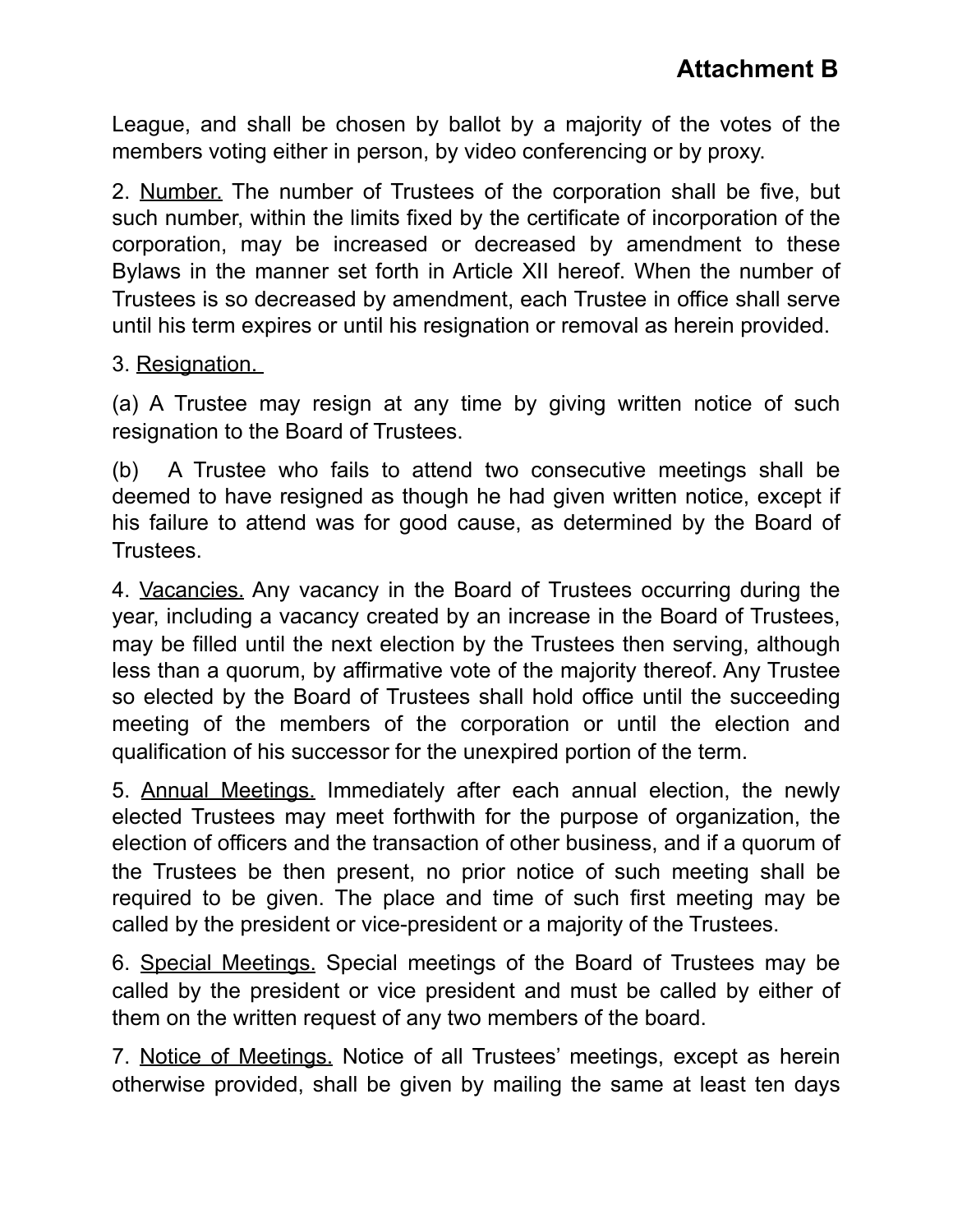before the meeting to the usual business or residence address of the Trustee, but such notice may be waived by any Trustee. Regular meetings of the Board of Trustees may be held without notice at such time and place as shall be determined by the Board. Any business may be transacted at any Trustees' meeting. At any meeting at which every Trustee shall be present, even though without any notice or waiver thereof, any business may be transacted.

8. Chairman. At all meetings of the Board of Trustees, the president or vicepresident or, in their absence, a chairman chosen by the Trustees present, shall preside.

9. Quorum. At all meetings of the Board of Trustees, a majority of the Trustees shall be necessary and sufficient to constitute a quorum for the transaction of business and the act of a majority of the Trustees present at any meeting at which there is a quorum shall be the act of the Board of Trustees, except as may be otherwise specifically provided by statute or by these Bylaws. If at any meeting there is less than a quorum present, a majority of those present may adjourn the meeting from time to time without further notice to any absent Trustee, and may take such other and further action as is provided in Article II, Section 4, of these Bylaws.

electronic means, so long as all attendees may speak and be heard by all other attendees, and can hear all other attendees, shall be considered the equivalent of attendance in person. This statement in red is in the current bylaws

10. Contracts and Services. No contract or transaction between the corporation and one or more of its trustees or officers or between the corporation and any other corporation, partnership, association, or other organization in which one or more of its trustees, directors, or officers are trustees, directors or officers, or have a financial interest, shall be void or void able solely for this reason, or solely because the trustee, director or officer is present at or participates in the meeting of the Board of Trustees or a committee thereof which authorizes the contract or transaction, or solely because his or their voices are counted for such purpose, if:

(a) The material facts as to his relationship or interest and as to the contract or transaction are disclosed or are known to the Board of Trustees or the committee, and the board or committee in good faith authorizes the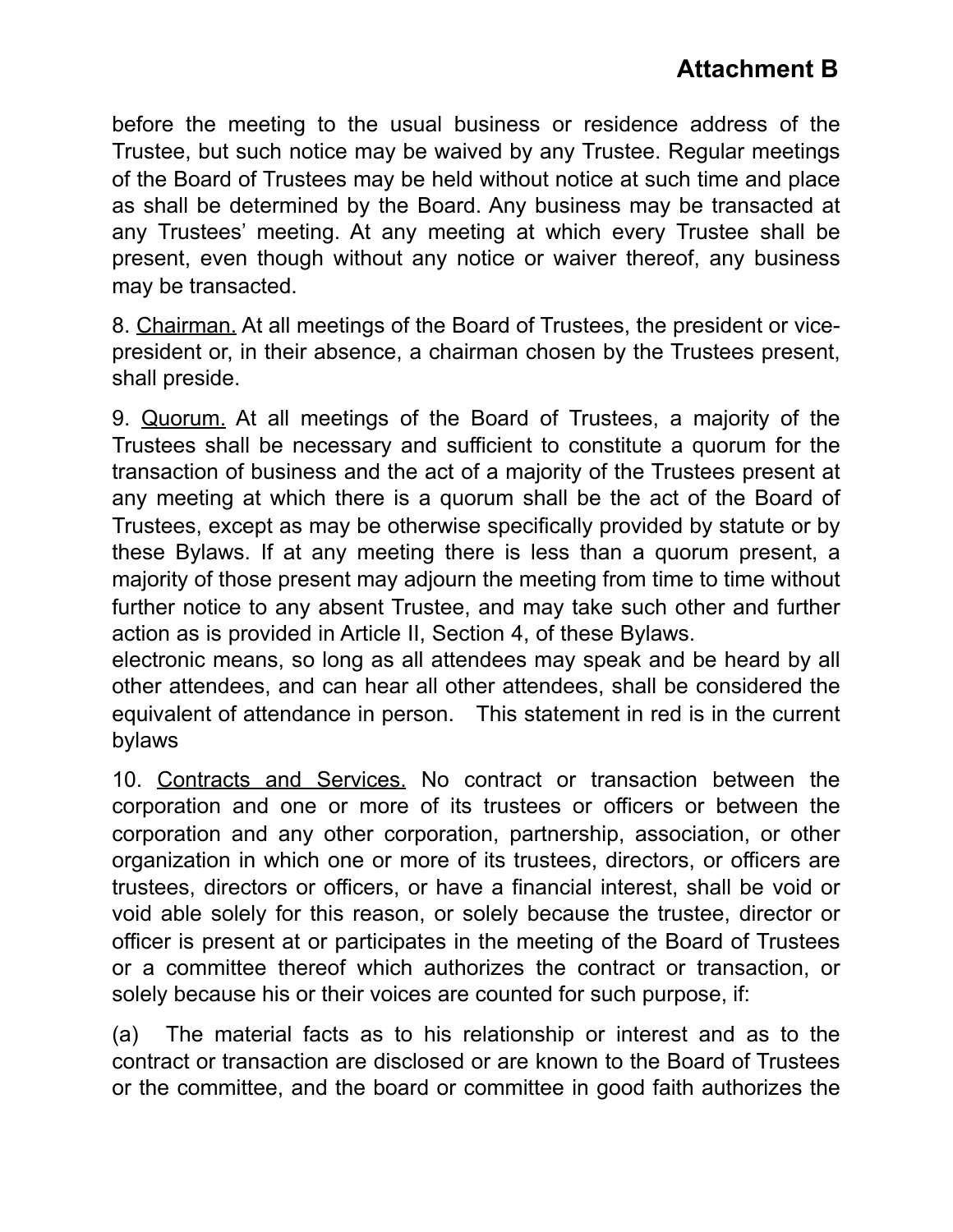contract or transaction by the affirmative votes of a majority of the disinterested trustees, even though the disinterested trustees be less than a quorum; or

(b) The material facts as to his relationship or interest and as to the contract or transaction are disclosed or are known to the members entitled to vote thereon, and the contract or transaction is specifically approved in good faith by a vote of the members; or

(c) The contract or transaction is fair as to the corporation as of the time it is authorized, approved or ratified, by the Board of Trustees, a committee thereof, or the members.

(c) Common or interested trustees may be counted in determining the presence of a quorum at a meeting of the Board of Trustees or of a committee which authorizes the contract or transaction. Change to (d) and align with (a) through (c)?

11. Compensation. Trustees shall not receive any stated salary for their services as such, but by resolution of the members, a reasonable sum for expenses of attendance may be allowed for attendance at such regular or special meeting of the Board. The Board of Trustees shall have power in its discretion to contract for and to pay to Trustees rendering unusual or exceptional services to the corporation special compensation appropriate to the value of such services.

12. Powers. All the corporate powers, except such as are otherwise provided for in these Bylaws and in the laws of the State of New York, shall be and are hereby vested in and shall be exercised by the Board of Trustees. The Board of Trustees may by general resolution delegate to committees of their own number, or to officers of the corporation, such powers as they may see fit.

13. Duties. The Board of Trustees, pursuant to Section 46 of the Membership Corporation Law, shall present at the annual meeting of the members and file with the minutes thereof a report, verified by the president or treasurer, or by a majority of the Trustees, showing (a) the whole amount of real and personal property owned by the corporation, where located, and where and how invested; (b) the amount and nature of the property acquired during the year immediately preceding the date of the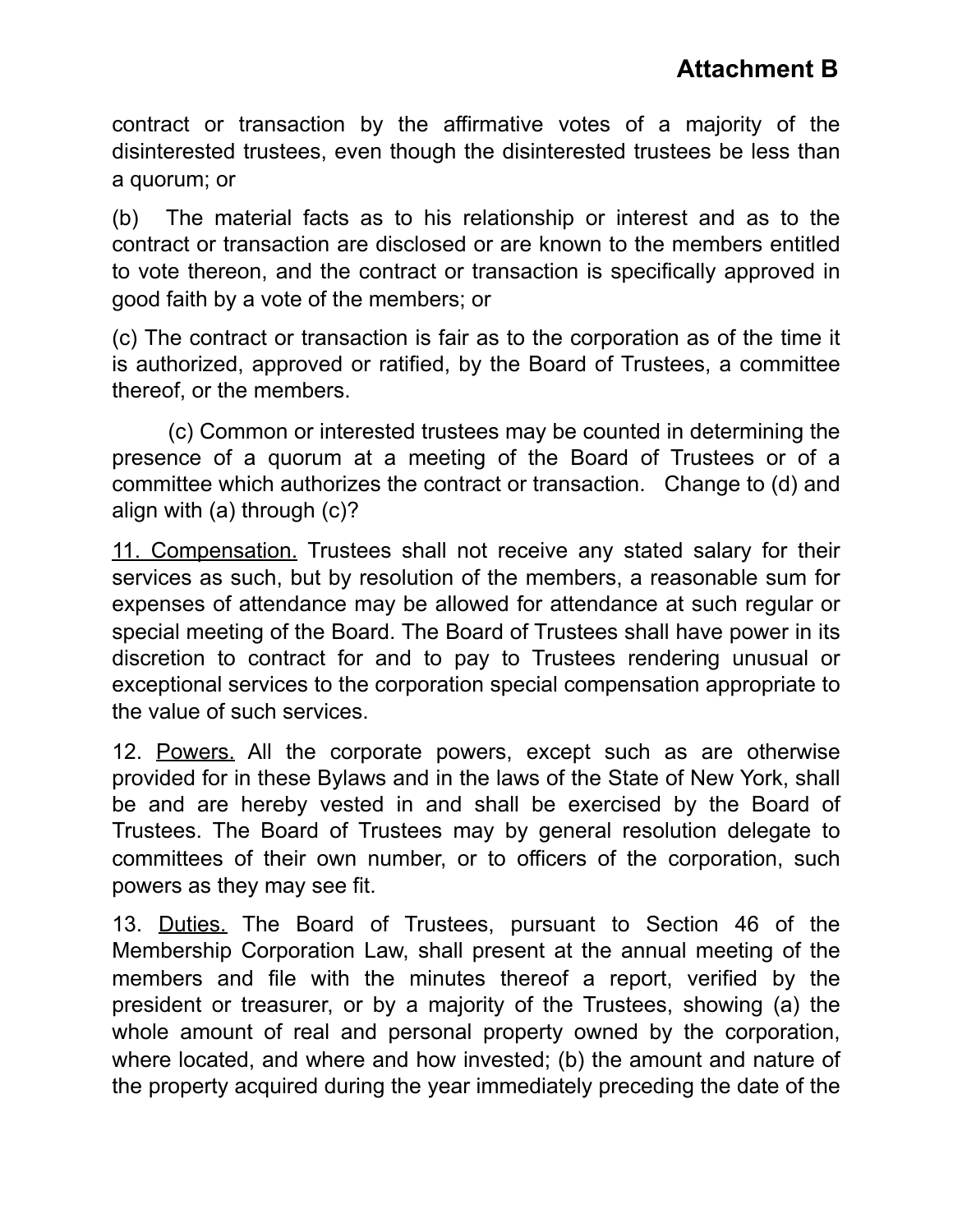report and the manner of the acquisition; (c) the amount applied, appropriated or expended during the year immediately preceding such date and the purposes, objects or persons to or for which such applications, appropriations or expenditures have been made, and (d) the names and places of residence of the persons who have been admitted to membership during the year.

#### **ARTICLE V**

#### **Officers**

1. Number. The officers of the corporation shall be the president, vicepresident, secretary, treasurer and such other officers with such powers and duties not inconsistent with these Bylaws as may be appointed and determined by the Board of Trustees. Any two offices, excluding the presidency, may be held by the same person.

2. Election, Term of Office, and Qualifications. The president and vicepresident shall be elected annually by the Board of Trustees from among their number, and the other officers shall be elected annually by the Board of Trustees from among such persons as the Board of Trustees may see fit, at the first meeting of the Board of Trustees after the annual meeting of members of the corporation.

3. Vacancies. In case any office of the corporation becomes vacant by death, resignation, retirement, disqualification, or any other cause, the majority of the Trustees then in office, although less than a quorum, may elect an officer to fill such vacancy, and the officer so elected shall hold office and serve until the first meeting of the Board of Trustees after the annual meeting of members next succeeding and until the election qualifications of his successor.

4. President. The president shall preside at all meetings of members and the Board of Trustees. He shall have and exercise general charge and supervision of the affairs of the corporation and shall do and perform such other duties as may be assigned to him by the Board of Trustees.

5. Vice-president. At the request of the president, or in the event of his absence or disability, the vice president shall perform the duties and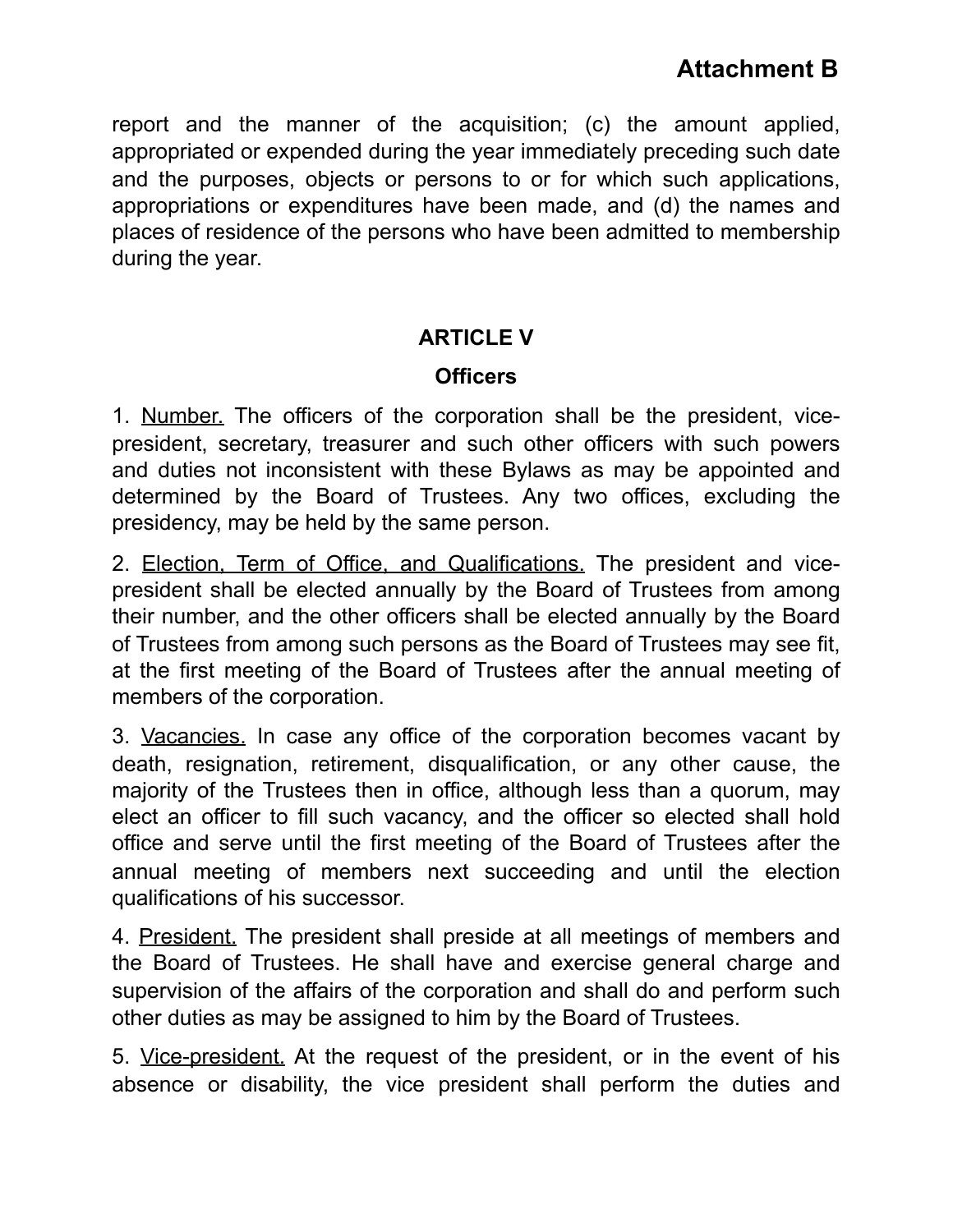possess and exercise the powers of the president; and to the extent authorized by law, the vice-president shall have such other powers as the Board of Trustees may determine and shall perform such other duties as may be assigned to him by the Board of Trustees.

6. Secretary. The secretary shall have charge of such books, documents, and papers as the Board of Trustees may determine and shall have the custody of the corporate seal. He shall attend and keep the minutes of all the meetings of the Board of Trustees and maintain the minutes of members of the corporation. He shall keep a record, containing the names, alphabetically arranged, of all persons who are members of the corporation, showing their places of residence, and such book shall be open for inspection as prescribed by law. He may sign with the president or vice-president, in the name and on behalf of the corporation, any contracts or agreements authorized by the Board of Trustees, and when so authorized or ordered by the Board of Trustees, he may affix the seal of the corporation. He shall, in general, perform all the duties incident to the office of secretary, subject to the control of the Board of Trustees, and shall do and perform such other duties as may be assigned to him by the Board of Trustees.

7. Treasurer. The treasurer shall have the custody of all funds, property, and securities of the corporation, subject to such regulation as may be imposed by the Board of Trustees. He may be required to give bond for the faithful performance of his duties, in such sum and with such sureties as the Board of Trustees may require. When necessary or proper, he may endorse on behalf of the corporation for collection checks, notes and other obligations, and shall deposit the same to the credit of the corporation at such bank or banks or depositary as the Board of Trustees may designate. He shall sign all receipts and vouchers and, together with such other officer or officers, if any, as shall be designated by the Board of Trustees, he shall sign all checks of the corporation and all bills of exchange and promissory notes issued by the corporation, except in cases where the signing and execution thereof shall be expressly designated by the Board of Trustees or by these Bylaws to come other officer or agent of the corporation. He shall make such payments as may be necessary or proper to be made on behalf of the corporation. He shall enter regularly on the books of the corporation to be kept by him for the purpose, full and accurate accounts of all monies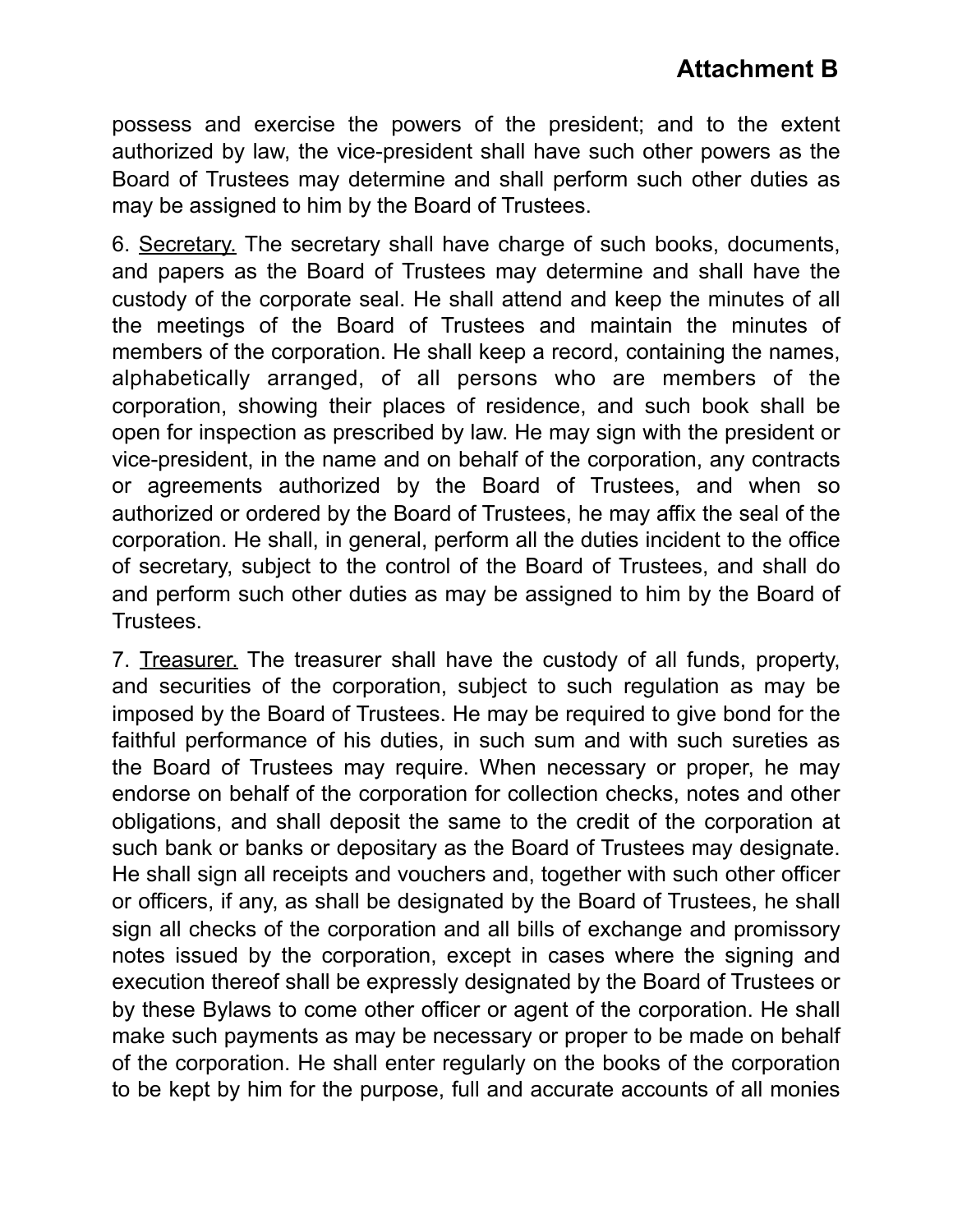and obligations received and paid or incurred by him for or on account of the corporation, and shall exhibit such books at all reasonable times to any Trustee or member on application at the offices of the corporation. He shall, in general, perform all the duties incident to the office of treasurer, subject to the control of the Board of Trustees.

8. Salaries. Salaries, if any, of officers shall be fixed by the members, shall be reasonable in amount and the fact that any officer is a member of the corporation or a trustee or a member of the advisory committee, shall not preclude him from receiving a salary or from voting on the resolution providing for same.

9. Removal. Any officer may be removed from office by the affirmative vote of a majority of all the Trustees at any regular or special meeting called for that purpose, for nonfeasance, malfeasance, or misfeasance, for conduct detrimental to the interests of the corporation, for lack of sympathy with its objectives or for refusal or inability to render reasonable assistance in carrying out its purposes. Any officer whose removal from office is proposed shall be entitled to at least five days notice in writing by mail of the meeting of the Board of Trustees at which such removal is to be voted upon and shall be entitled to appear before and be heard by the Board of Trustees at such meeting.

#### **ARTICLE VI**

#### **Agents and Representatives**

The Board of Trustees may appoint such agents and representatives of the corporation with such powers and to perform such acts or duties on behalf of the corporation as the Board of Trustees may see fit, so far as may be consistent with these Bylaws, to the extent authorized or permitted by law.

### **ARTICLE VII**

### **Contracts**

The Board of Trustees, except as in these Bylaws otherwise provided, may authorize any officer or agent to enter into any contract or execute and deliver any instrument in the name of and on behalf of the corporation, and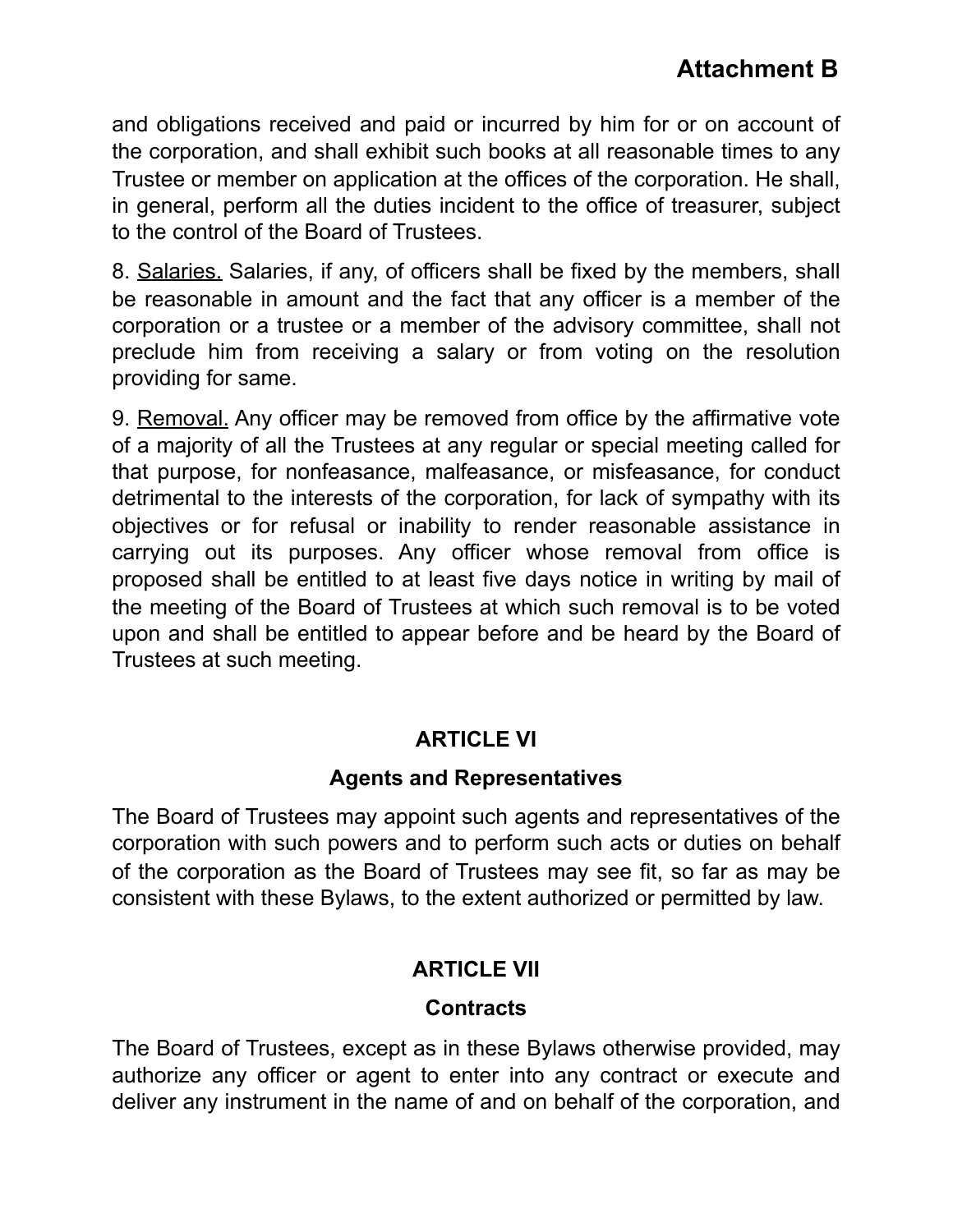such authority may be general or confined to a specific instance; and unless so authorized by the Board of Trustees, no officer, agent, or employee shall have any power or authority to bind the corporation by any contract or engagement, or to pledge its credit, or render it liable pecuniarily for any purpose or to any amount.

#### **ARTICLE VII**

#### **Advisory Committee**

The Board of Trustees may appoint from their number, or from among such persons as the Board may see fit, one or more advisory committees, and at any time may appoint additional members thereto. The members of any such committee shall serve during the pleasure of the Board of Trustees. Such advisory committees shall advise with and aid the officers of the corporation in all matters designated by the Board of Trustees. Each such committee may, subject to the approval of the Board of Trustees, prescribe rules and regulations for the call and conduct of meetings of the committee and other matters relating to its procedure.

The members of any advisory committee shall not receive any stated salary for their services as such, but by resolution of the Board of Trustees, a reasonable sum for expenses of attendance may be allowed for attendance at each regular or special meeting of such committee. The Board of Trustees shall have power in its discretion to contract for and to pay to any member of an advisory committee, rendering unusual or exceptional service to the corporation, special compensation appropriate to the value of such services.

## **ARTICLE IX**

### **Voting upon Stock of other Corporations**

Unless otherwise ordered by the Board of Trustees, the president shall have full power and authority on behalf of the corporation to vote either in person or by proxy at any meeting of stockholders of any corporation in which this corporation may hold stock, and at any such meeting may possess and exercise all of the rights and powers incident to the ownership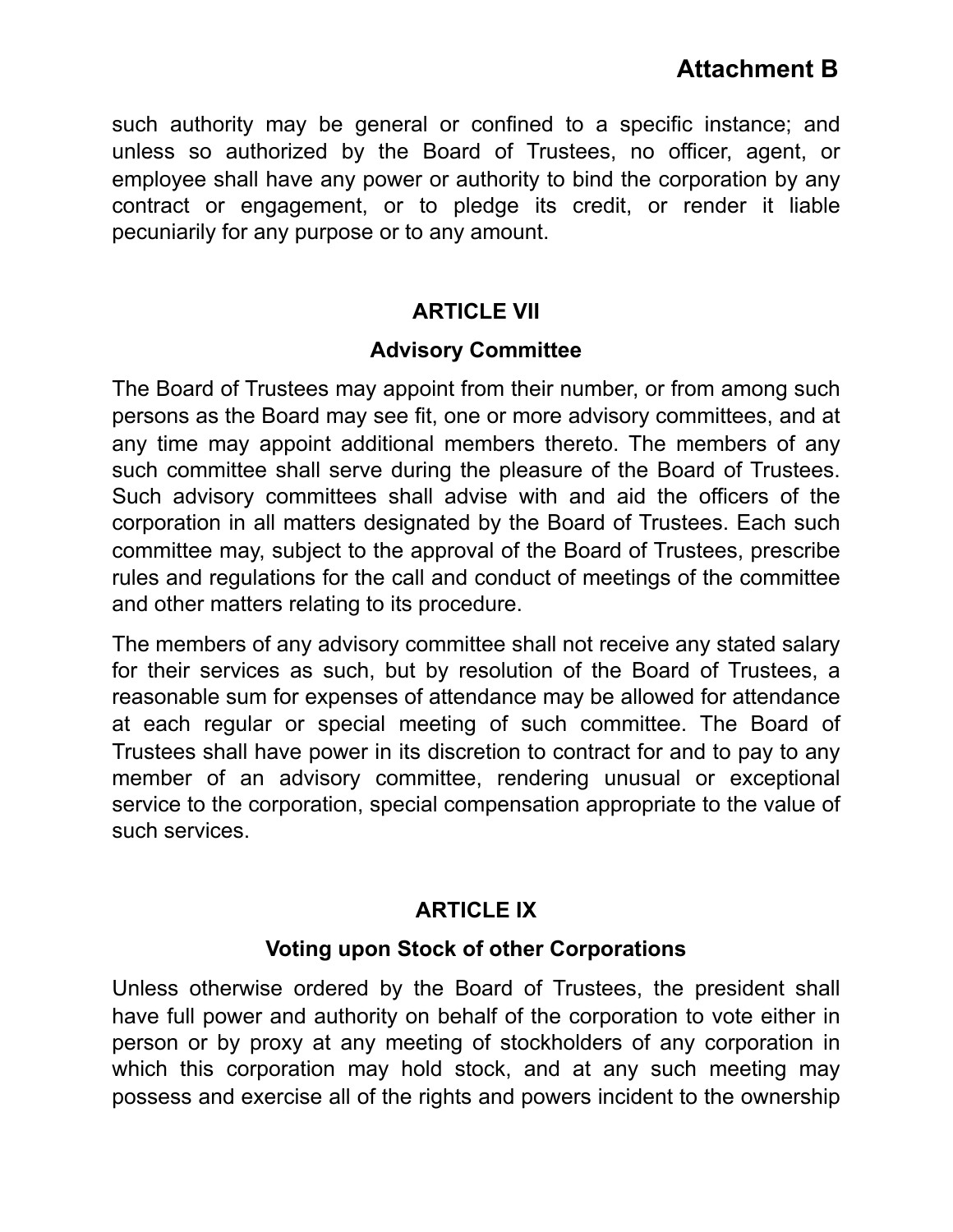of such stock which, as the owner thereof, this corporation might have possessed and exercised if present. The Board of Trustees may confer like powers upon any other person and may revoke and such powers as granted at its pleasure.

### **ARTICLE X**

## **Fiscal Year**

The fiscal year of the corporation shall commence on January 1 and end on December 31.

### **ARTICLE XI**

## **Prohibition against Sharing in Corporate Earnings**

No member, Trustee, officer, or employee of or member of a committee of or person connected with the corporation, or any other private individual shall receive at any time any of the net earnings or pecuniary profit from the operations of the corporation, provided that this shall not prevent the payment to any such person or such reasonable compensation for services rendered to or for the corporation in effecting any of its purposes shall be fixed by the Board of Trustees; and no such person or persons shall be entitled to share in the distribution of any of the corporate assets upon the dissolution of the corporation. All members of the corporation shall be deemed to have expressly consented and agreed that upon such dissolution or winding up of the affairs of the corporation, whether voluntary or involuntary, the assets of the corporation, after all debts have been satisfied, then remaining in the hands of the Board of Trustees shall be distributed, transferred, conveyed, delivered and paid over, in such amounts as the Board of Trustees may determine or as may be determined by a court of competent jurisdiction upon application of the Board of Trustees, exclusively to charitable, scientific, literary, or educational organizations which would then qualify under the provisions of Section 501 (c) (3) of the Internal Revenue Code and its Regulations as they exist or as they may hereafter be amended.

### **ARTICLE XII**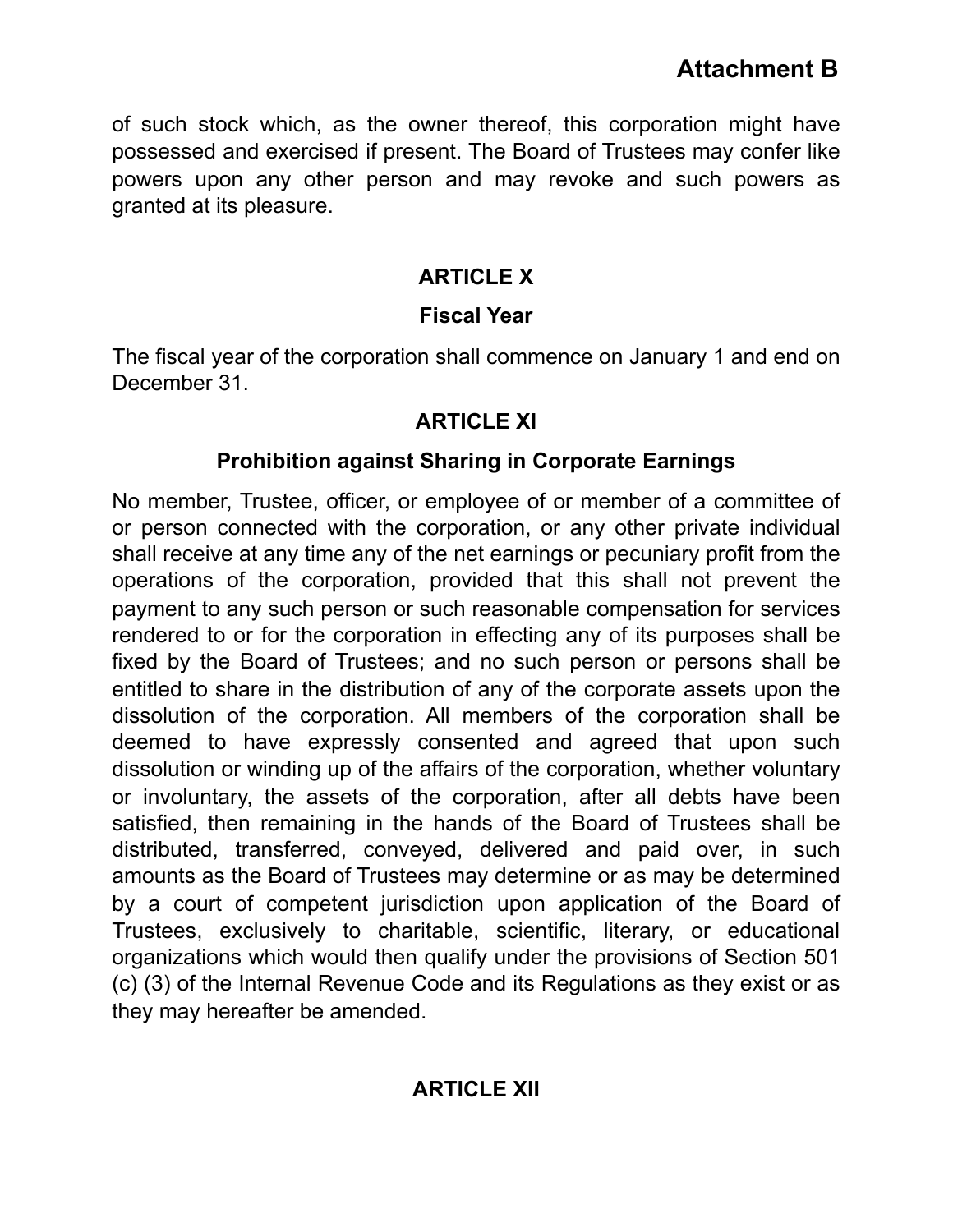#### **Investments**

The corporation shall have the right to retain all or any part of any securities or property acquired by it in whatever manner, and to invest and re-invest any funds held by it, according to the judgement of the Board of Trustees, without being restricted to the class of investments which a Trustee is or may hereafter be permitted by law to make or any similar restriction, provided, however, that no action shall be taken by or on behalf of the corporation if such action is a prohibited transaction or would result in the denial of the tax exemption under Section 503 or Section 504 of the Internal Revenue Code and its Regulations as they now exist or as they may hereafter be amended.

#### **ARTICLE XIII**

#### **Amendments**

1. By Trustees. The Board of Trustees may recommend the alteration, amendment and repeal of the Bylaws of the corporation by affirmative vote of a majority of the Board. Such recommended Bylaw, alteration, amendment and repeal shall be placed on the agenda of the next meeting of the members, and if adopted by affirmative vote of a majority of all the members, shall become effective as though the procedures contained in Article XII (2) had been followed, provided further that the proposed action is inserted in the notice of such membership meeting.

2. By Members. The Members may make, alter, amend, and repeal the Bylaws of the corporation by affirmative vote of a majority of all the members, provided, however, that the action is proposed at a regular or special membership meeting and adopted at a subsequent meeting by the affirmative vote of a majority of all the members, except as otherwise provided by law, provided further that the proposed action is inserted in the notice of such subsequent meeting.

### **ARTICLE XIV**

#### **Exempt Activities**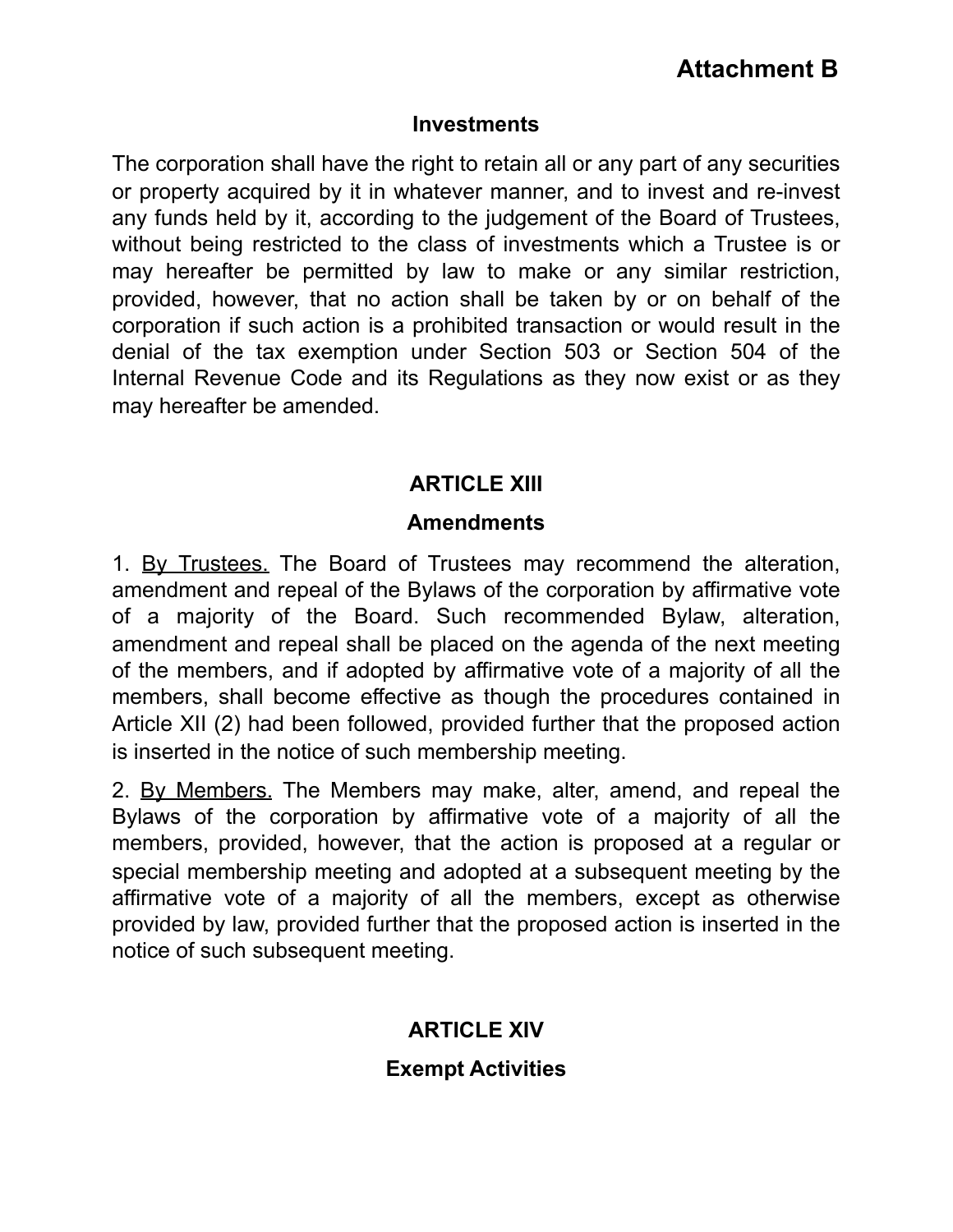Notwithstanding any other provision of these Bylaws, no member, Trustee, officer, employee, or representative of this corporation shall take an action, receive any compensation, or carry on any activity by or on behalf of the corporation not permitted to be taken or carried on by an organization exempt under Section 501 (c) (3) of the Internal Revenue Code and its Regulations as they now exist or as they may hereafter be amended, or by an organization contributions to which are deductible under Section 170 (c) (2) of such Code and Regulations as they now exist or as they may hereafter be amended.

#### **ARTICLE XV**

#### **Miscellaneous**

1. Interpretation. Whenever the context indicates, the masculine gender in these Bylaws shall include the feminine and neuter, and the singular shall include the plural or vice versa. The headings are solely for organization, convenience, and clarity. They do not define, limit, or describe the scope of these Bylaws or the intent in any of the provisions.

2. Inoperative Portion. If any portion of these Bylaws shall be invalid or inoperative, then, to the extent reasonable and possible, the remainder shall be valid and operative, and effect shall be given to the intent that the portion held invalid or inoperative manifests.

3. Duration and Dissolution. The duration of the Foundation shall be perpetual, except that it may be dissolved in the manner provided by the Act. Upon the dissolution of the Foundation, and after paying or making provision for the payment of all the liabilities of the Foundation, all assets of the Foundation shall be distributed for one (1) or more of the exempt purposes with the meaning of IRC Section 501 (c) (3), or shall be distributed to the federal government, or to a state or local government, for a public purpose, in such manner as the board shall determine.

### **ARTICLE XVI**

#### **Limitation of Liability and Indemnification**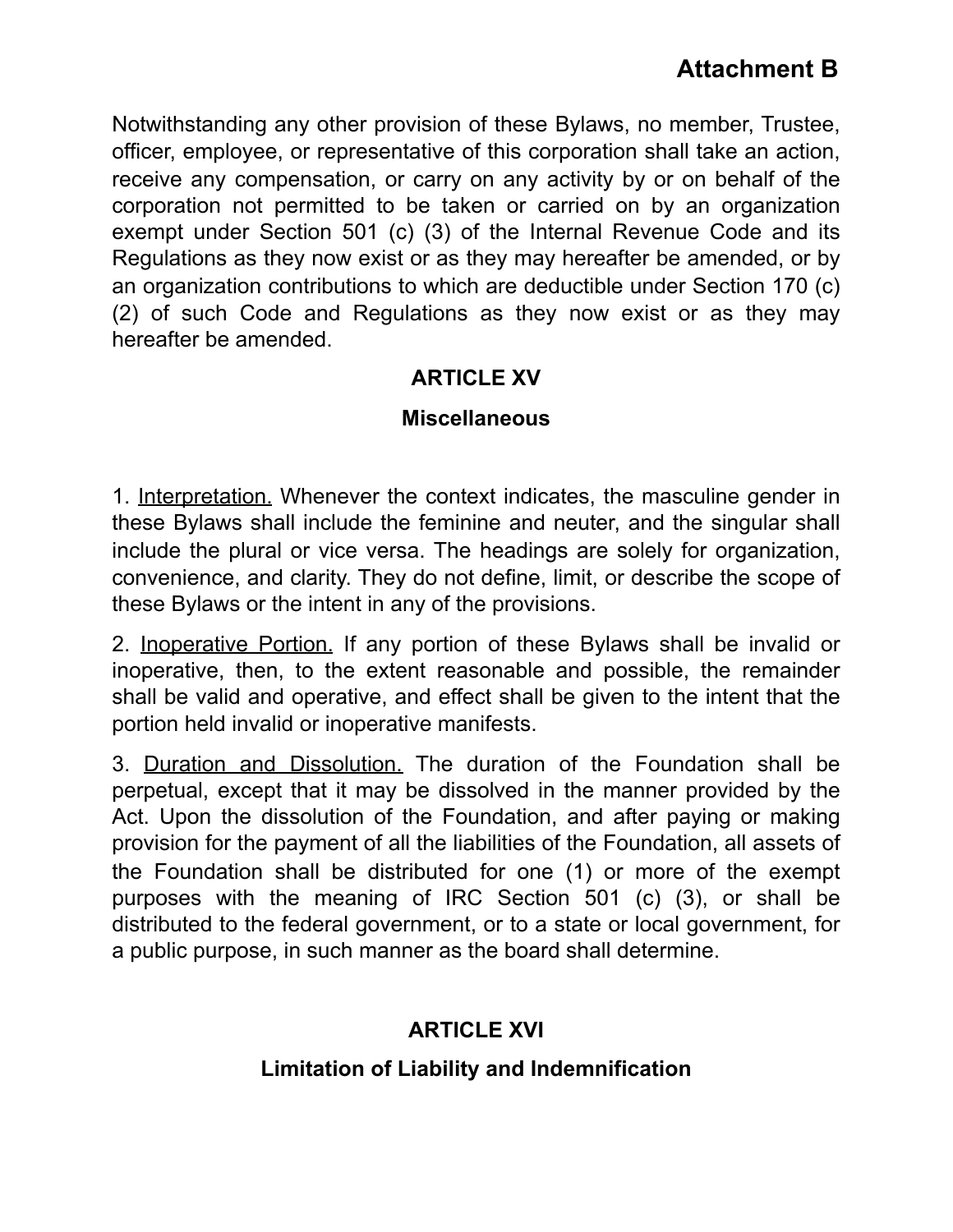1. Indemnification. The Foundation shall, to the fullest extent permitted by the Act and the IRC, indemnify and hold harmless each officer, trustee, and employee of the Foundation from and against any and all liabilities, costs and expenses (including attorneys' fees and expenses) reasonably incurred by him or on his behalf in connection with any legal action or proceeding to which he may be a party by reason of his being or having been an officer, trustee, or employee of the Foundation, or by reason of any action alleged to have been taken or omitted by him in such capacity. The indemnification provided for herein shall not be deemed exclusive of any other rights to which those indemnified may be entitled under any, agreement, vote of disinterested trustees, or otherwise, both as to action in his official capacity and as to action in any other capacity while holding such office. Such indemnification shall continue as to a person who has ceased to be a trustee, officer, or employee of the Foundation, and shall inure to the benefit of the heirs, executors, administrators, beneficiaries, and other successors in interest or obligation of such person. The Foundation shall be authorized but not required to purchase insurance for the purpose of the indemnification provided for herein; provided, however, that such indemnification shall not be limited by the scope or extent of such insurance.

2. Certain Limits On Indemnity. Notwithstanding anything contained in this Article to the contrary, the Foundation shall not be liable, unless otherwise provided by separate written agreement or other provision for indemnity, to provide indemnity to any person:

(a) from or on account of conduct which is finally adjudged by a court of competent jurisdiction to have been knowingly fraudulent, deliberately dishonest or willful misconduct, or against any liability, loss or expense incurred in connection with any proceeding arising out of any such conduct;

(b) against any expense incurred in connection with any proceeding, counterclaim, cross claim or third party claim initiated or made by such person without the prior authorization of the Board of Trustees;

(c) against any liability, loss or expense covered by a valid and collectible insurance policy;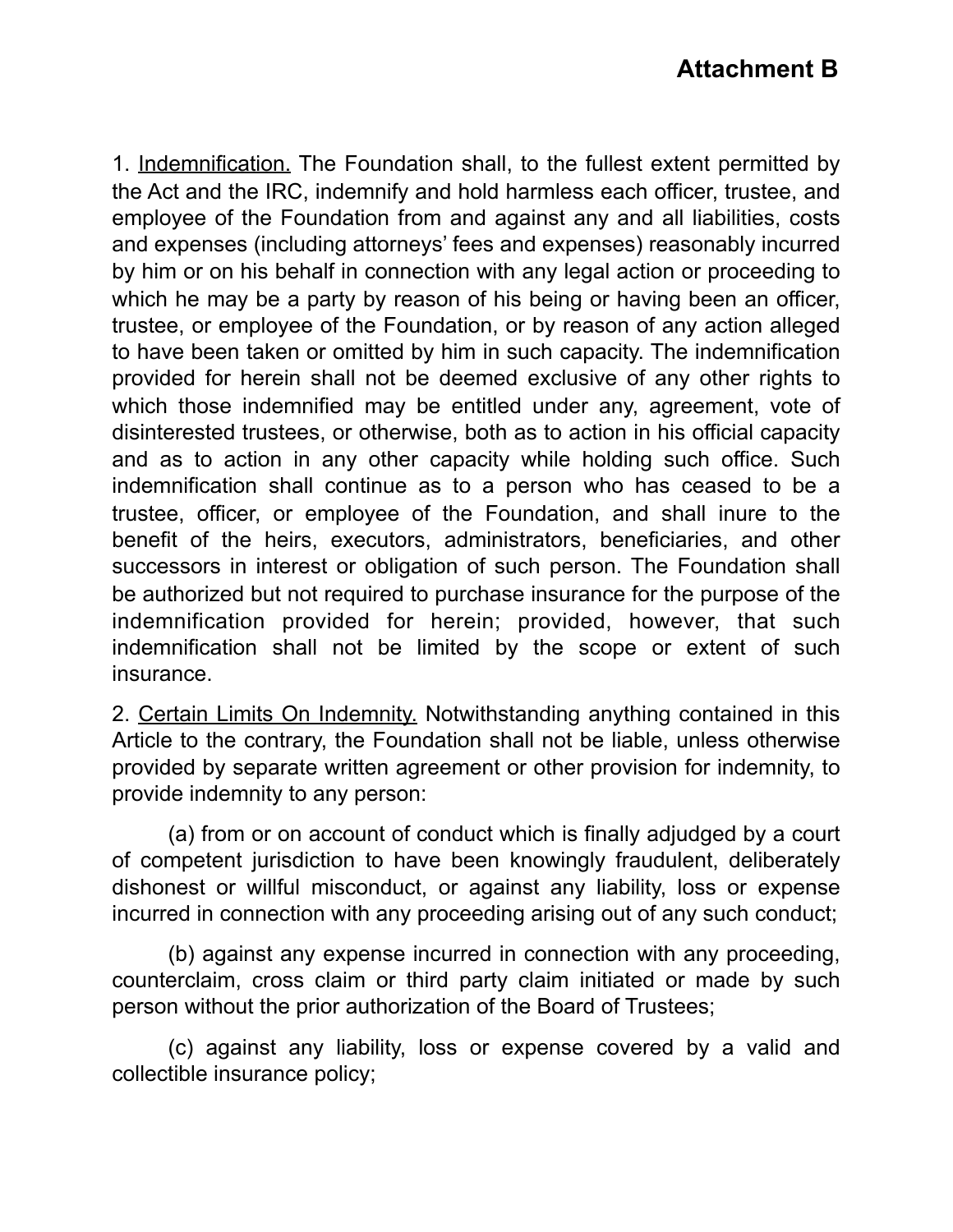(d) against any amount paid in settlement without the prior authorization of the Board of Trustees, which authorization shall not be unreasonably withheld;

(e) against any liability, loss or expense incurred or suffered in connection with a criminal proceeding or a proceeding, counterclaim, crossclaim or third party claim initiated or made by the Foundation or a subsidiary of the Foundation, against such person, if the Board of Trustees, at any time prior to the expiration of ninety (90) days following the Foundation's receipt of a written statement of a claim for indemnity, determines to deny indemnity to such person by vote of (i) a majority of all trustees in office at the time of the vote and (ii) a majority of a group of such trustees which constitutes a majority of the trustees in office at the time of the first action or omission of the person claiming indemnity (or, if no such action or omission is alleged, the transaction or occurrence) on which the proceeding or claim is based or out of which it arises. Any indemnification (unless ordered by a court) shall be made as authorized in a specific case upon a determination that indemnification of the person is proper in the circumstances because he has met the applicable standards of conduct set forth in the Act, as hereafter amended. Such determination shall be made by the Board by a majority vote of a quorum consisting of trustees who were not parties to such action, suit or proceeding, or if such quorum is not obtainable, or even if obtainable a quorum of disinterested trustees so directs, by independent legal counsel in a written opinion, or by the voting Membership.

3. Severability. The invalidity or unenforceability of any provision in this Article shall not affect the validity or enforceability of the remaining provisions of this Article.

#### **ARTICLE XVII**

#### **PARLIAMENTARY AUTHORITY**

The rules contained in the current edition of **Robert's Rules of Order Newly Revised** shall govern the Foundation in all cases to which they are applicable and in which they are not inconsistent with these bylaws and any special rules of order the Foundation may adopt.